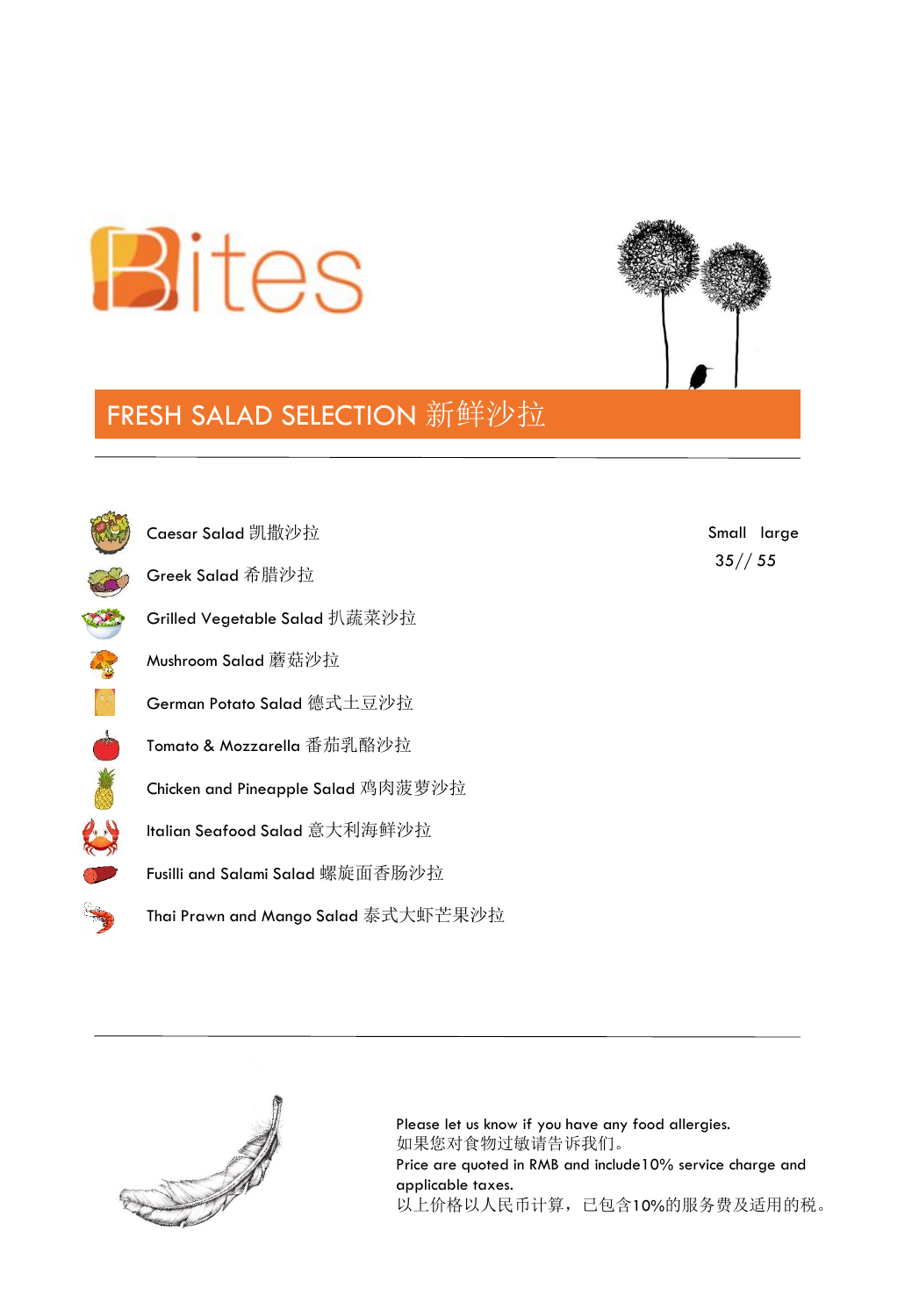



## YOUR SANDWICH YOU DECIDE 创意三明治

| BREAD 面包                                                                                                          | 10 |
|-------------------------------------------------------------------------------------------------------------------|----|
| Tortilla Wrap, Corn Bread, Focaccia, Ciabatta                                                                     |    |
| 墨西哥饼、玉米面包、意式香草面包、意式砌巴塔面包、                                                                                         |    |
| Rye, Baguette, toast                                                                                              |    |
| 黑麦面包、法式面包、吐司面包                                                                                                    |    |
|                                                                                                                   | 5  |
| <b>VEGETABLE 蔬菜</b>                                                                                               |    |
| Arugula, Bell Pepper, Cucumber, Fennel, Iceberg Lettuce, Onion, Tomato, Gherkin<br>芝麻菜、甜椒、黄瓜、茴香头、玻璃生菜、洋葱, 番茄、 酸黄瓜 |    |
|                                                                                                                   |    |
| SAUCE 酱汁                                                                                                          | 5  |
| Butter, Herb Butter, Mayonnaise, Chili Aioli, Mustard, Sour Cream, Tartar Sauce<br>黄油、香草黄油、蛋黄酱、辣味酱、芥末、酸奶油、塔塔酱     |    |
| SALAD 沙拉                                                                                                          | 20 |
| Avocado Prawn, Chicken, Crab Meat, Egg, Ham, Tuna                                                                 |    |
| 鳄梨大虾沙拉、鸡肉沙拉、蟹肉沙拉、鸡蛋沙拉、火腿沙拉、金枪鱼沙拉                                                                                  |    |
| MEAT 肉类                                                                                                           | 20 |
| Mortadella, Parma Ham, Pastrami Beef, Salami, Smoked Ham,                                                         |    |
| 意式冷切肠、帕尔马火腿、五香胡椒牛肉、意大利香肠、烟熏火腿                                                                                     |    |
| Coppa, Smoked Duck Breast, Smoked Salmon                                                                          |    |
|                                                                                                                   |    |

意大利猪脖、熏鸭胸、熏三文鱼

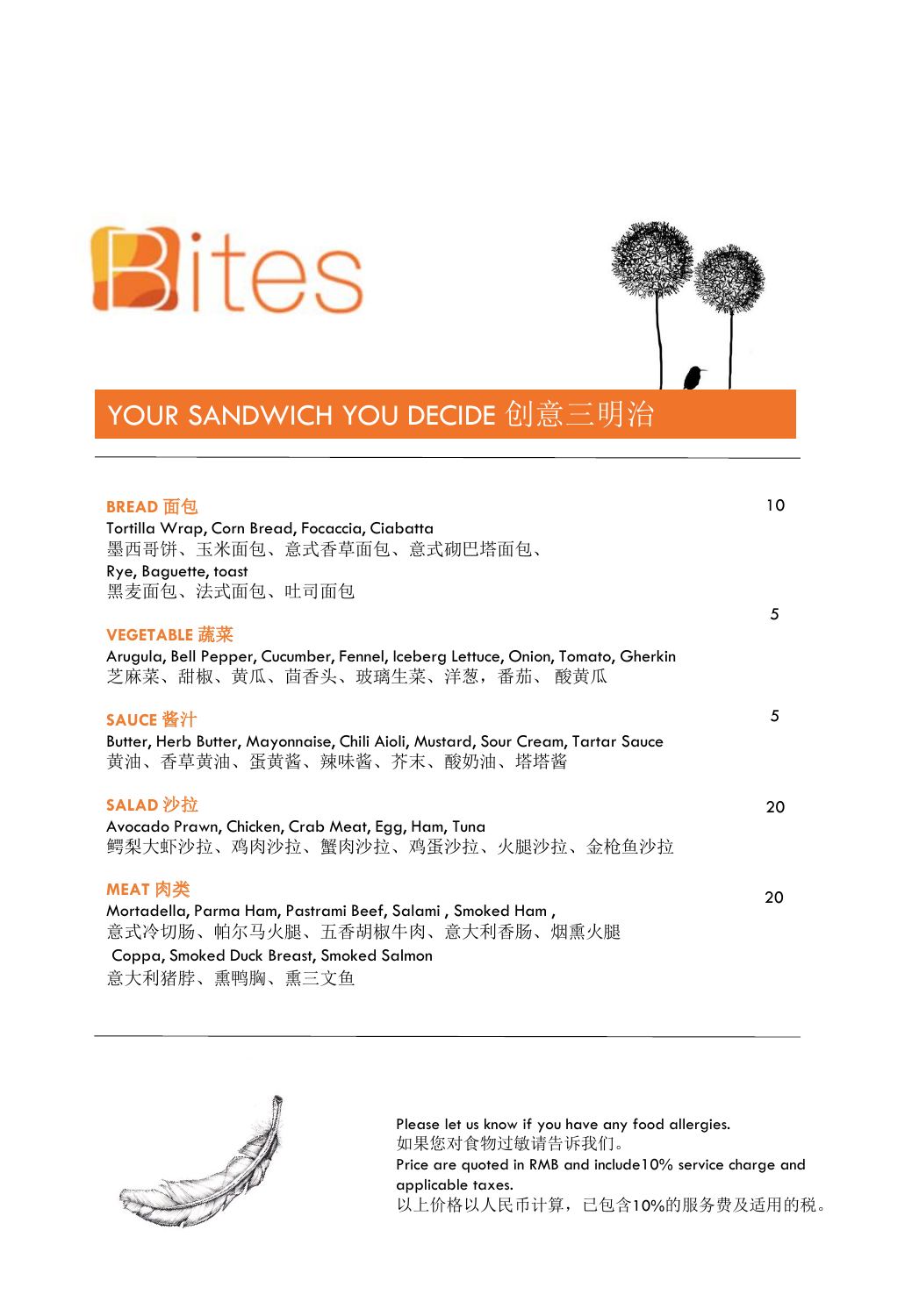

## **HOT BEVERAGE** 热饮



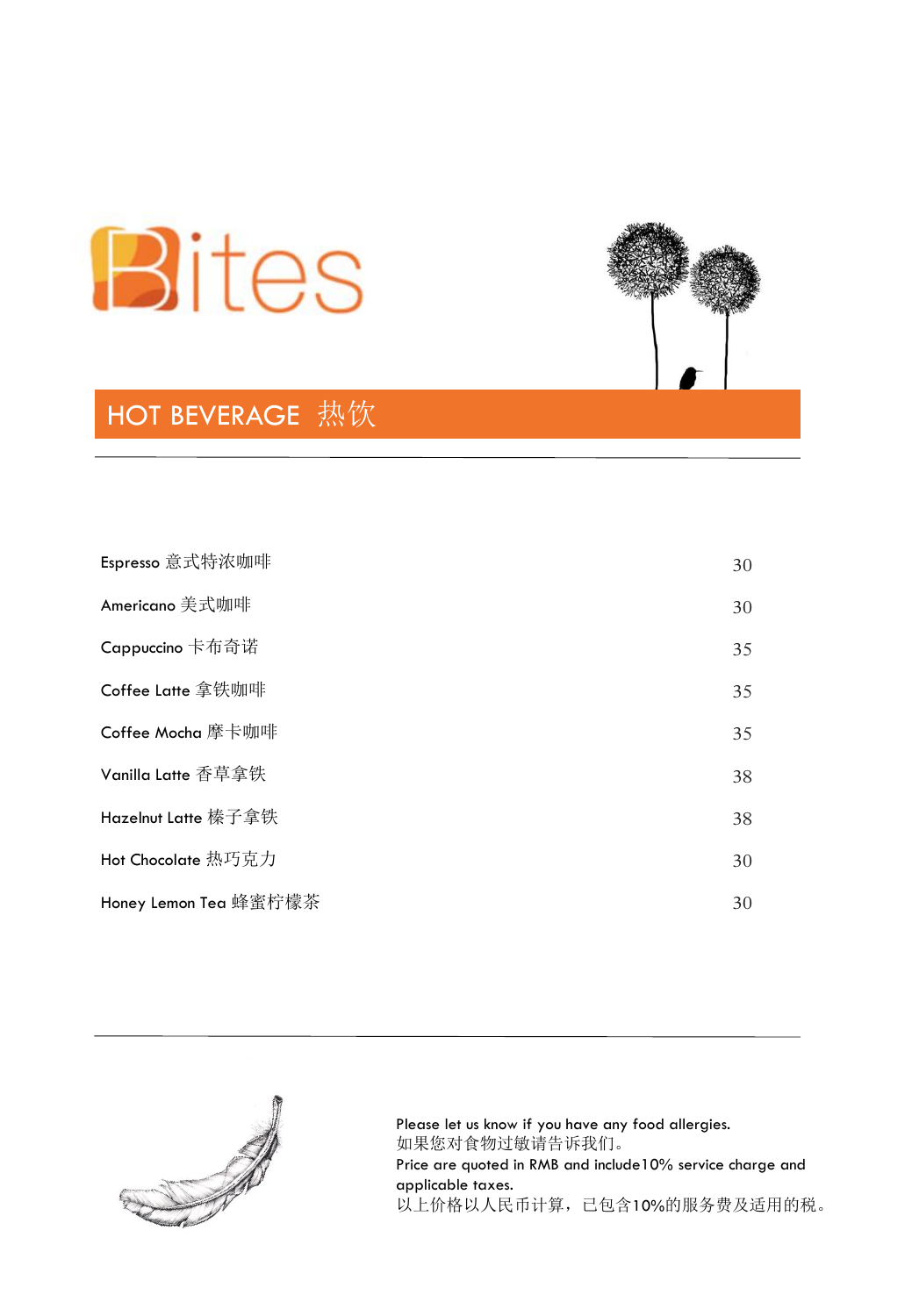

# COID BEVERAGE 冷饮



| lced Americano 冰美式咖啡    | 30 |
|-------------------------|----|
| Iced Cappuccino 冰卡布奇诺   | 35 |
| Iced Coffee Latte 冰拿铁咖啡 | 35 |
| Iced Coffee Mocha 冰摩卡咖啡 | 35 |
|                         |    |

#### **VOSS MINERAL WATER** 芙丝

| Still 无气矿泉水 375ml//800ml     | 40/85 |
|------------------------------|-------|
| Sparkling 带气矿泉水 375ml//800ml | 40/85 |

### **SOFT DRINK** 软饮

| Coke, Sprite, Fanta, Soda, Ginger Ale |  |  |                    |  |  |
|---------------------------------------|--|--|--------------------|--|--|
|                                       |  |  | 可乐、雪碧、 芬达、 苏打水、干姜水 |  |  |